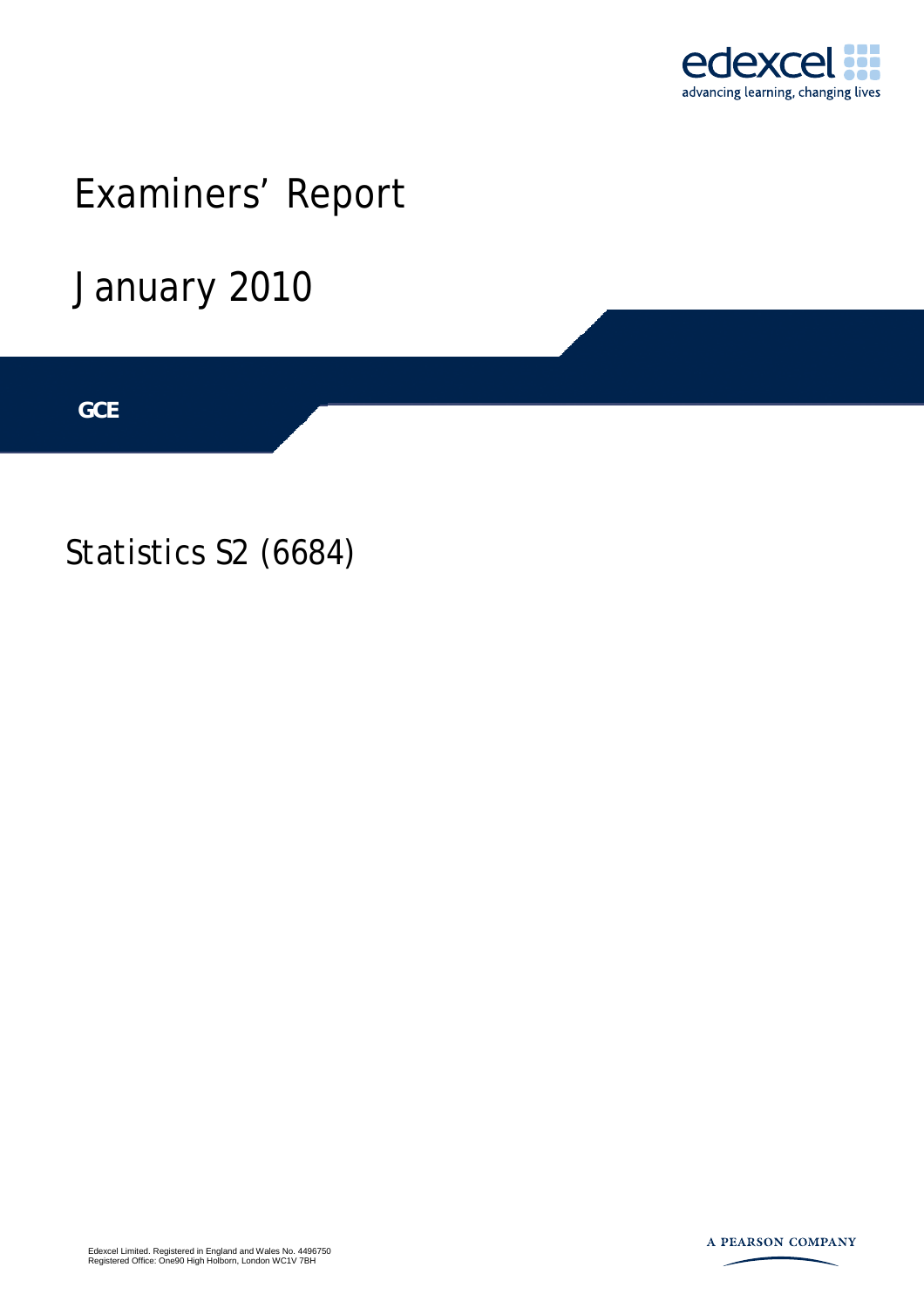Edexcel is one of the leading examining and awarding bodies in the UK and throughout the world. We provide a wide range of qualifications including academic, vocational, occupational and specific programmes for employers.

Through a network of UK and overseas offices, Edexcel's centres receive the support they need to help them deliver their education and training programmes to learners.

For further information, please call our GCE line on 0844 576 0025, our GCSE team on 0844 576 0027, or visit our website at www.edexcel.com.

If you have any subject specific questions about the content of this Examiners' Report that require the help of a subject specialist, you may find our Ask The Expert email service helpful.

Ask The Expert can be accessed online at the following link:

http://www.edexcel.com/Aboutus/contact-us/

January 2010

Publications Code UA023028

All the material in this publication is copyright © Edexcel Ltd 2010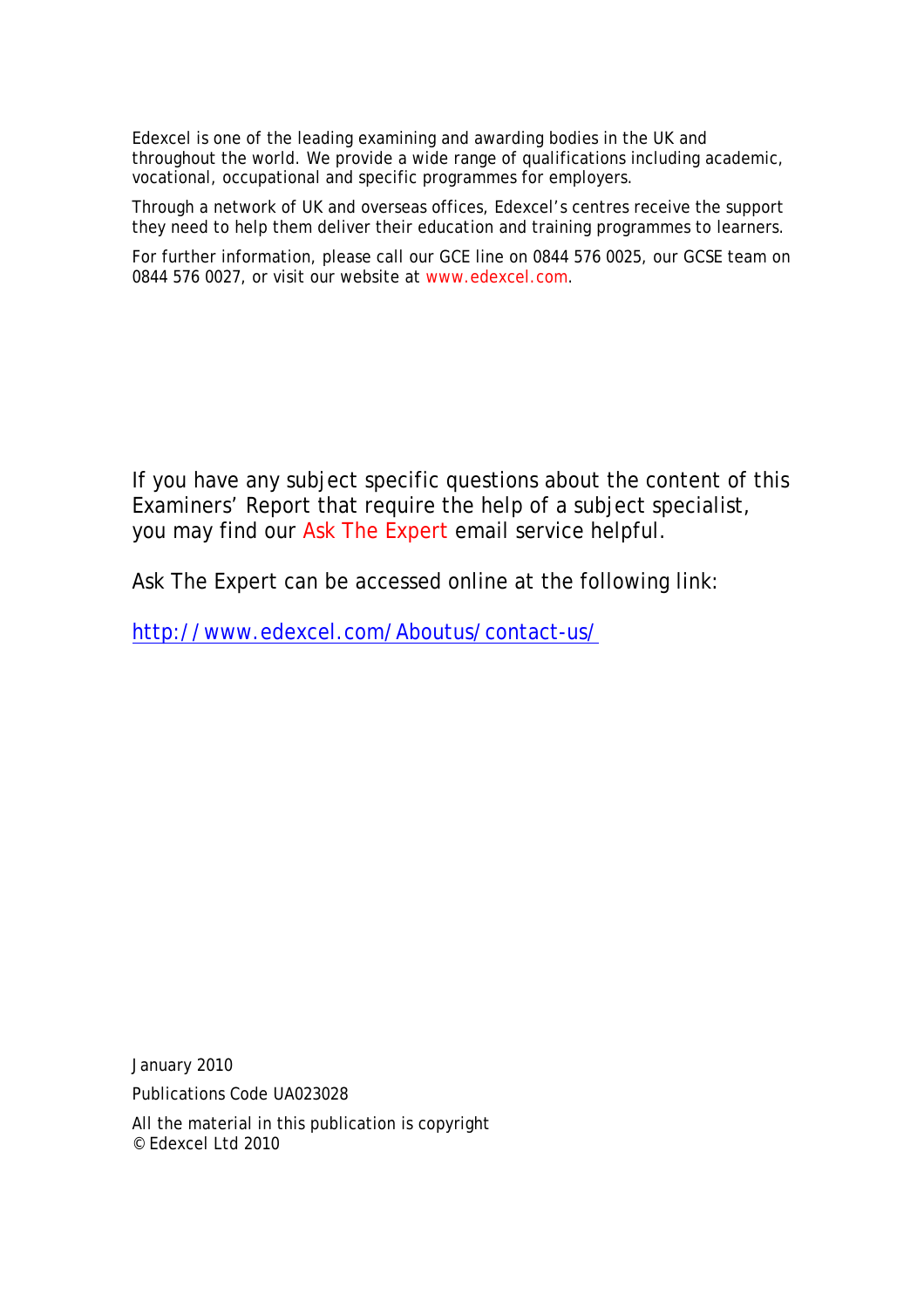### **Statistics Unit S2 Specification 6684**

#### **Introduction**

Candidates would appear to have had enough time to complete this paper. There were few questions where no attempt had been made to produce an answer.

The level of work was generally good. Many candidates were well prepared for the examination and candidate's answers to Q4 and Q7 were better presented and answered than in previous years

#### **Report on individual questions**

#### **Question 1**

This question proved to be a very good start to the paper for a large majority of candidates. In general parts (a), (b) and (d) were answered correctly. In part (c) the most common mistake was to use  $P(X > 4) = 1 - P(X \le 3)$ .

#### **Question 2**

Most of candidates were able to gain the majority of the marks for this question. In part (a) most candidates either correctly substituted 0 into the formula for  $F(x)$  or used  $F(0) - F(-2)$ .

A common error was to integrate F(*X*), which in many cases resulted in a correct answer but gained no marks as the method was incorrect. There were also a number of students who believed the distribution to be discrete and calculated  $F(x)$  accordingly.

In part (b) there were a few candidates who integrated  $F(x)$  or used  $F(x)$  rather than differentiating to find f(*x*). Some of those who differentiated correctly then failed to identify the regions in which the values of  $\frac{1}{2}$ 6 and 0 were valid.

In part (c) a large number of candidates were unable to completely state the name of the distribution with common errors being to omit either the word 'continuous' or the word 'uniform'. In part (d) although most candidates were able to identify or calculate the mean, a few carried out complicated unnecessary calculations, which were usually incorrect. The candidates that used the formula usually achieved a correct solution for the variance. However, those that attempted to use  $\int x^2 f(x)$  - mean<sup>2</sup> often made errors or forgot to subtract the mean squared.

In part (d) many candidates failed to realise that the probability that *X* equals a single value in a continuous distribution is always 0.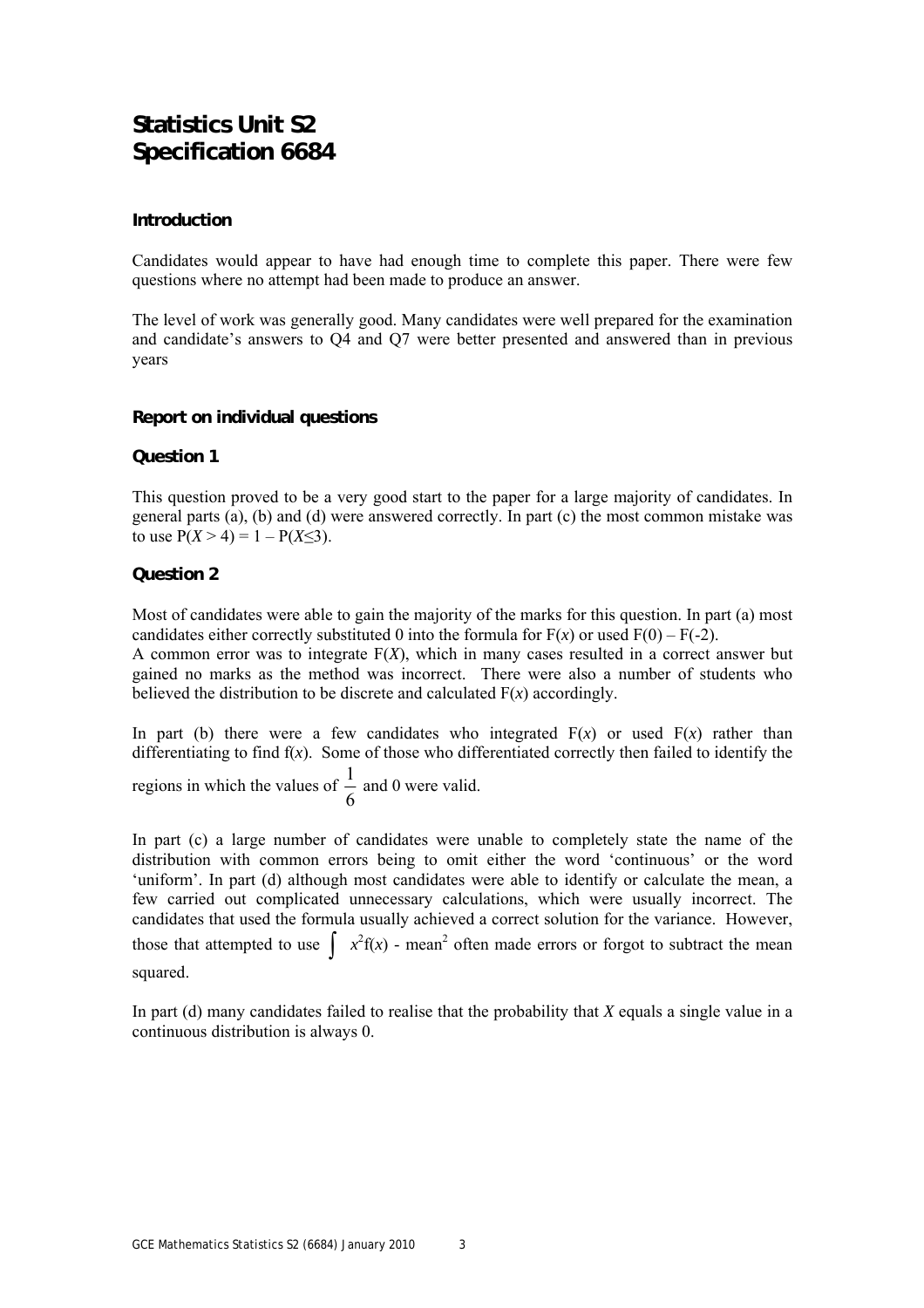#### **Question 3**

Although there were a minority of candidates who were unable to identify the correct distribution to use the majority of candidates achieved full marks to parts (a) (b) and (c). Part (d) seemed to cause substantial difficulty. In part (a) the majority of candidates identified that a Poisson (rather than the Binomial) distribution was appropriate but some calculated the parameter as 2.5 or 4 rather than 0.4. A few used Po(1) and calculated P(*Y*=5).

In part (b) and part (c) the most common error was to use  $Po(2.5)$ . The majority of candidates were able to work out  $P(X > 1)$  and  $P(X = 2)$  using the correct Poisson formula. Many thought that their answer to part (c) was the correct solution while others used or multiplied their answers to both (b) and (c). Whether stating a correct or incorrect solution only a minority used the statistical term "independence" as the reason for their answer.

#### **Question 4**

Many candidates scored full marks in part (a). However, there was inevitably substantial variation in the style and presentation of their arguments. A small number of scripts were models of clarity and economy, while other candidates were not just long-winded and confusing, but their scripts contained incorrect and contradictory statements (e.g.  $6k = 1$ ,  $3k = 1$ 1,  $9k = 1$ ) on the way to a correct final solution.

It is reassuring that many perfect solutions to part (b) were seen. The most common problem was the part of the distribution dealing with  $3 \le x \le 4$  where many candidates simply worked

out 
$$
\int_{3}^{x} \frac{1}{3} dt = \frac{x}{3} - 1
$$
. Of those who got the correct answer a mixture of methods were used.

Some use the approach  $\int_{3}^{x} \frac{1}{3} dt + F(3)$  $\int_{3}^{1} \frac{1}{3} dt +$ *x*  $t + F(3)$  where 3  $F(3) = \frac{2}{3}$ , while others chose indefinite integration:  $\int \frac{1}{3} dx = \frac{x}{3} + C$ d 3  $\frac{1}{2}dx = \frac{x}{2} + C$  and  $F(4) = 1$ .

In part (c) correct answers seemed relatively elusive. A significant number of candidates attempted to find E(*X*) by using  $\int xf(x)dx$  for one part only, usually the  $f(x)$  for  $3 \le x \le 4$ . There were a small number of candidates who 'averaged' their answers to the two  $\frac{5}{4} + \frac{7}{4}$ 

parts: 
$$
\frac{74 + 76}{2}
$$
. Other candidates multiplied the F(x) by x before integrating.

Part (d) was well done by many candidates, even when there had been problems earlier in the question. Most understood what they were trying to do, and often had a correct version of the function to hand. However, some failed to provide an acceptable conclusion: "so the median is between the two numbers" or " $F(2.6) \le m \le F(2.7)$ " are examples which did not gain the mark. The most common error was to amalgamate their two functions from part (b). Others used the 'wrong' function, i.e. their function from (b) for  $3 \le x \le 4$ .

Those candidates who used calculators to solve the cubic equation usually provided the required amount of supporting detail.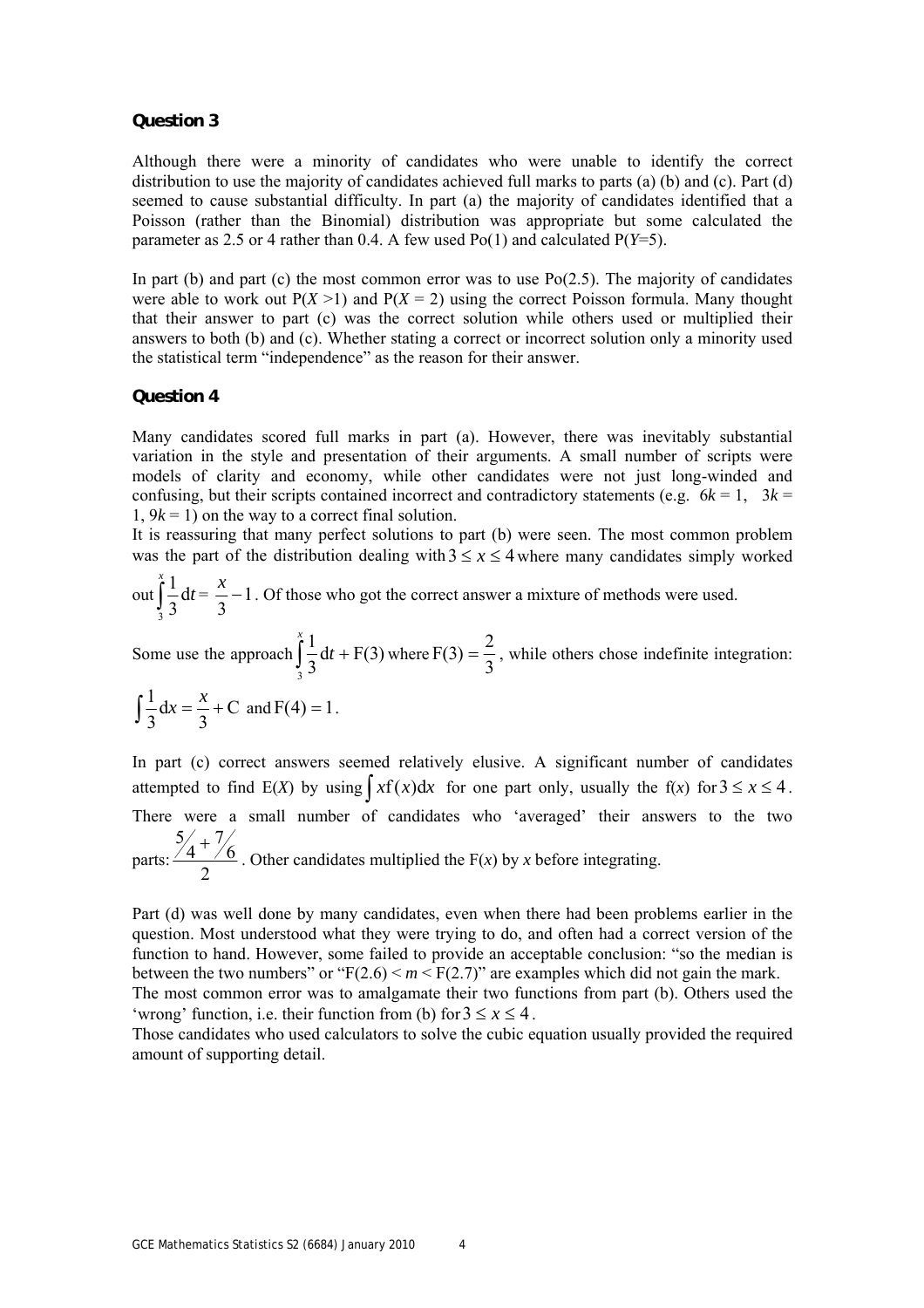#### **Question 5**

This question was accessible to the majority of candidates, with many gaining full marks. Most recognised the need to use a Poisson distribution in part (a) and translated the time of one hour successfully to a mean of 10. Common errors included using a mean of 6 or misinterpreting P( $X$  < 9) as P( $X \le 9$ ) or using 1 - P( $X \le 8$ ). In part (b), a high percentage of candidates gained full marks for using a Normal approximation with correct working. Marks lost in this part were mainly due to using a 49.5 instead of 50.5 or no continuity correction at all. A small number of candidates wrote the distribution as B(240, 1/6) and translated this to N(40, 100/3).

#### **Question 6**

Part (a) tested candidates' understanding of the critical region of a test statistic and responses were very varied, with many giving answers in terms of a 'region' or 'area' and making no reference to the null hypothesis or the test being significant. Many candidates lost at least one mark in part (b), either through not showing the working to get the probability for the upper critical value, i.e.  $1 - P(X \le 15) = P(X \ge 16) = 0.0064$ , or by not showing any results that indicated that they had used B(30, 0.3) and just writing down the critical regions, often incorrectly. A minority of candidates still write their critical regions in terms of probabilities and lose the final two marks. Responses in part (c) were generally good with the majority of candidates making a comment about the observed value and their critical region. A small percentage of responses contained contradictory statements.

#### **Question 7**

A high proportion of candidates attempted the first two parts of this question successfully, with the majority of candidates getting at least one mark for part (b). Those less successful in part (a) either misread the question and ended up with a denominator of 3 for the probabilities or

confused formulae for calculating the mean and variance and used, for example,  $\sum \frac{xp(x)}{n}$  for

the mean or used  $E(X^2)$  for  $\sigma^2$ . The solution to part (c) proved beyond the capability of a minority of candidates but, for the majority, many exemplary answers were evident, reflecting sound preparation on this topic. Candidates who found all 8 cases in (b) usually gained four marks in part (c) for calculating the probabilities. For a small percentage of those candidates, calculating the means was difficult and hence completing the table correctly was not possible. A few candidates tried unsuccessfully to use the binomial to answer part (c).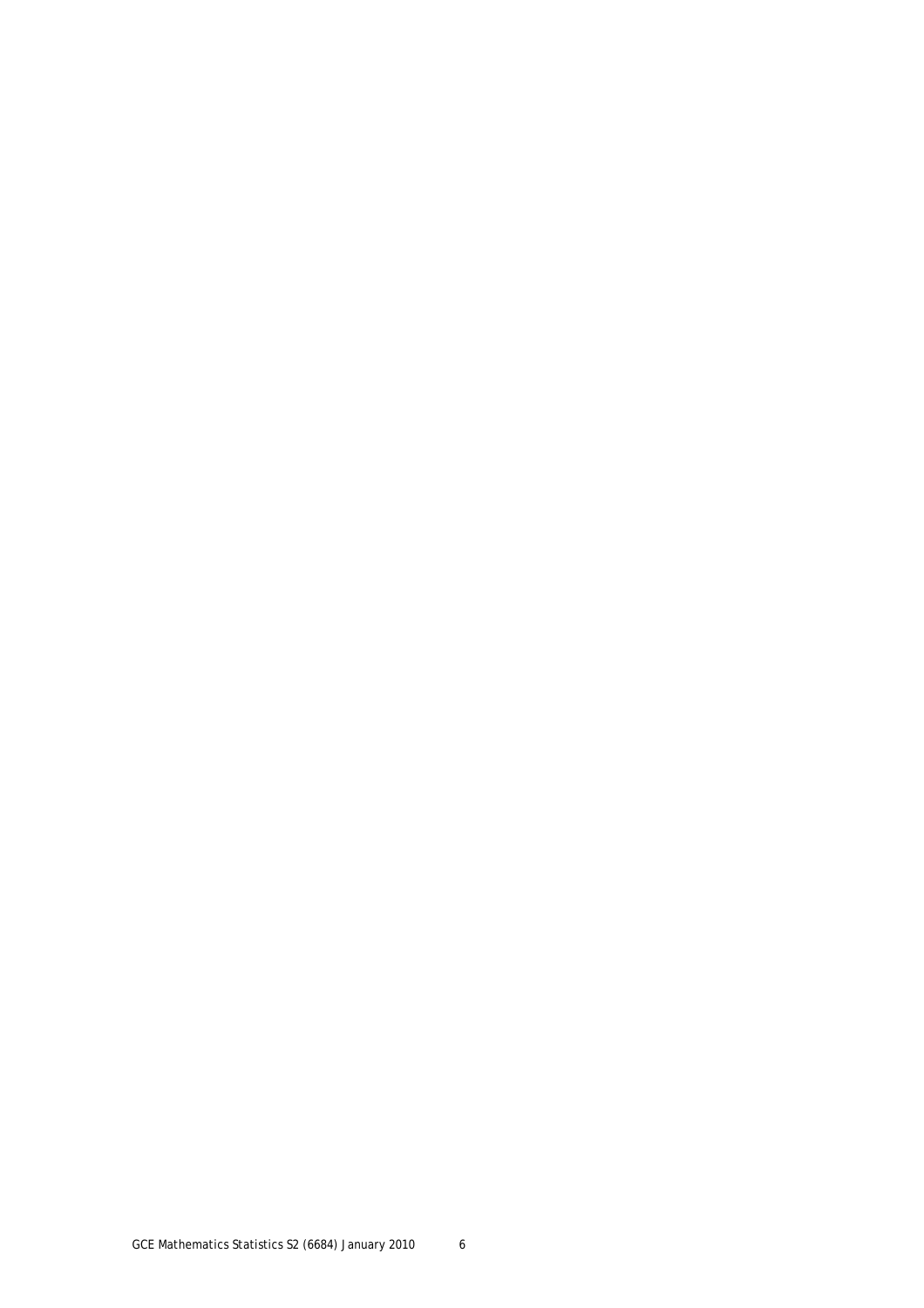## **Grade Boundaries**

| Module                                     | 80 | 70 | 60 | 50 | 40 |
|--------------------------------------------|----|----|----|----|----|
| 6663 Core Mathematics C1                   | 63 | 54 | 46 | 38 | 30 |
| 6664 Core Mathematics C2                   | 54 | 47 | 40 | 33 | 27 |
| 6665 Core Mathematics C3                   | 59 | 52 | 45 | 39 | 33 |
| 6666 Core Mathematics C4                   | 61 | 53 | 46 | 39 | 32 |
| 6667 Further Pure Mathematics FP1          | 64 | 56 | 49 | 42 | 35 |
| 6674 Further Pure Mathematics FP1 (legacy) | 62 | 54 | 46 | 39 | 32 |
| 6675 Further Pure Mathematics FP2 (legacy) | 52 | 46 | 40 | 35 | 30 |
| 6676 Further Pure Mathematics FP3 (legacy) | 59 | 52 | 45 | 38 | 32 |
| 6677 Mechanics M1                          | 61 | 53 | 45 | 38 | 31 |
| 6678 Mechanics M2                          | 53 | 46 | 39 | 33 | 27 |
| 6679 Mechanics M3                          | 57 | 51 | 45 | 40 | 35 |
| 6683 Statistics S1                         | 65 | 58 | 51 | 45 | 39 |
| 6684 Statistics S2                         | 65 | 57 | 50 | 43 | 36 |
| 6689 Decision Maths D1                     | 67 | 61 | 55 | 49 | 44 |

The table below gives the lowest raw marks for the award of the stated uniform marks (UMS).